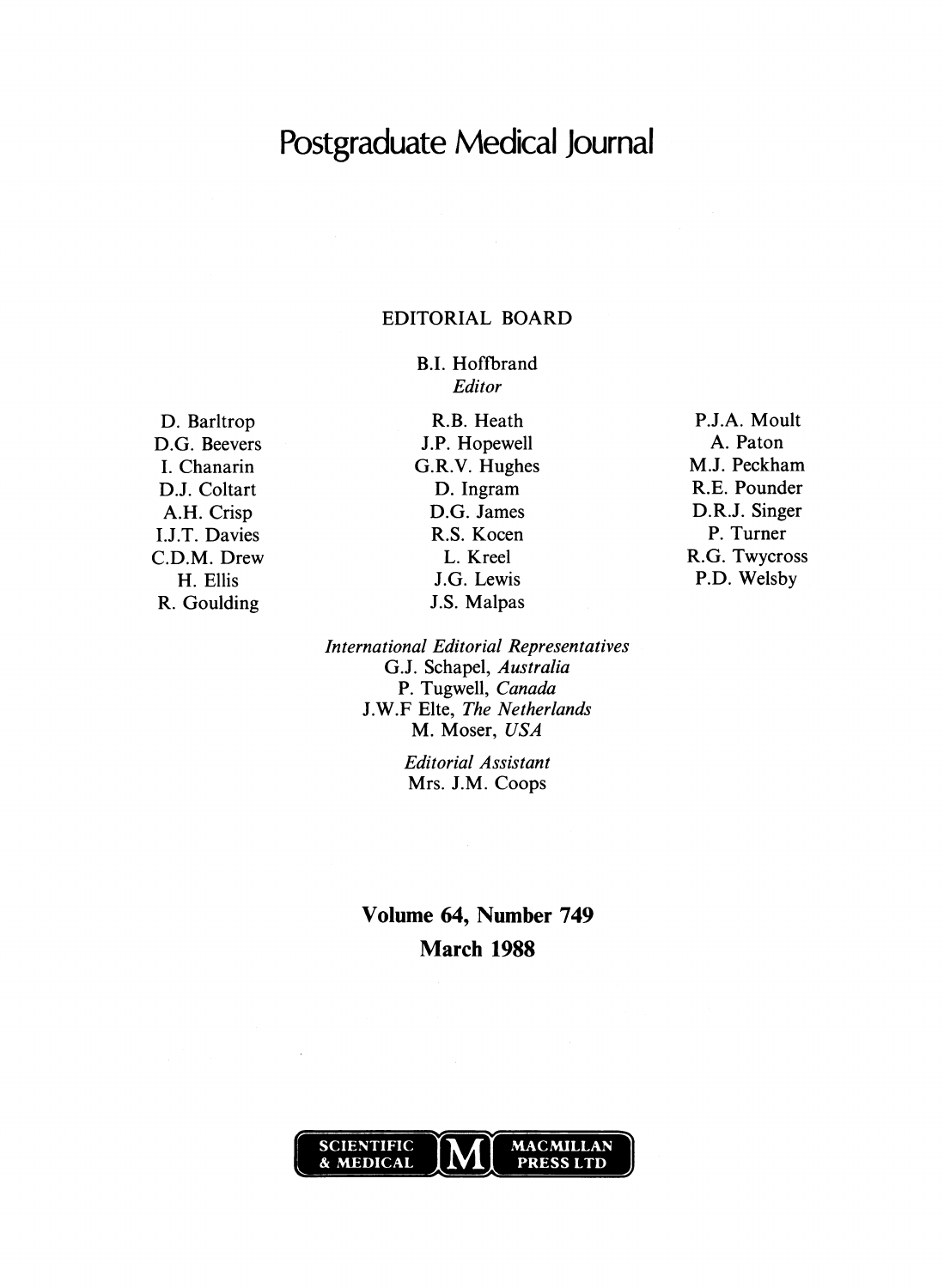The Postgraduate Medical Journal is published monthly on behalf of the Fellowship of Postgraduate Medicine by the Scientific & Medical Division, The Macmillan Press Ltd, Houndmills, Basingstoke, Hampshire RG21 2XS, UK. Telephone: Basingstoke (0256) 29242

Telex: 858493. Fax (0256) 479476

Postgraduate Medical Journal publishes original papers on subjects of current clinical importance and welcomes review articles with extensive, up-to-date bibliographies as guides to further reading. Several symposia are published each year, each devoted to a single subject and written by specialists in different disciplines. Most issues include authoritative current surveys of clinical problems, well documented reports of cases of particular interest, and book reviews. An international Postgraduate Diary is also included each month.

The Fellowship of Postgraduate Medicine was founded by <sup>a</sup> group of London consultants after the First World War to assist postgraduates, particularly those coming to London from the Commonwealth, to pursue their studies. The Fellowship first published the Postgraduate Medical Journal to give information about lectures, conferences and courses and to provide <sup>a</sup> monthly review of all branches of medicine.

© <sup>1988</sup> The Fellowship of Postgraduate Medicine ISSN 0032-5473

Manuscripts and all editorial correspondence, including books for review should be sent to: The Editor, Postgraduate Medical Journal, <sup>6</sup> St Andrew's Place, London NW1 4LB, UK. Telephone: 01-935 5556.

A 'Notice to Contributors' is published on the inside back cover of this issue. The Editor reserves the right to make changes which may clarify or condense papers where this is considered desirable. The Journal is covered by Current Contents, Biological Abstracts, ASCA, ISI/BIOMED and Science Citation Index.

All business correspondence, reprint requests and enquiries concerning advertising space and rates should be addressed to the Scientific & Medical Division, The Macmillan Press Ltd, Houndmills, Basingstoke, Hampshire RG21 2XS.

Subscription price per volume of twelve issues: UK £85.00; Rest of the World £105.00 or equivalent in any other currency. Orders must be accompanied by remittance. Cheques should be made payable to Macmillan Journals, and sent to: The Macmillan Press Ltd, PO Box 500, Leicester LE99 OAA, UK. Where appropriate, subscribers may make payments into UK Post Office Giro Account No. 519 2455. Full details must accompany payments.

All rights of reproduction are reserved in respect of all papers, articles, illustrations, etc., published in this journal in all countries of the world.

Authorization to photocopy items for internal or personal use, or the internal or personal use of specific clients, is granted by The Fellowship of Postgraduate Medicine for libraries and other users registered with the Copyright Clearance Center (CCC) Transactional Reporting Service, provided that the base fee of \$01.00 per copy, plus \$0.10 per page is paid directly to CCC, 27 Congress St., Salem, MA 01970, USA.  $0032 - 5473/88$  \$1.00 + \$0.10

Publisher: Alex Williamson

Production and Editorial Services Manager: Nigel McNeil-Smith

Circulation Services: A.L. Clark

Printed in Great Britain by Bell and Bain Ltd, Glasgow

Whilst every effort is made by the publishers and editorial board to see that no inaccurate or misleading data, opinion or statement appears in this Journal, they wish to make it clear that the data and opinions appearing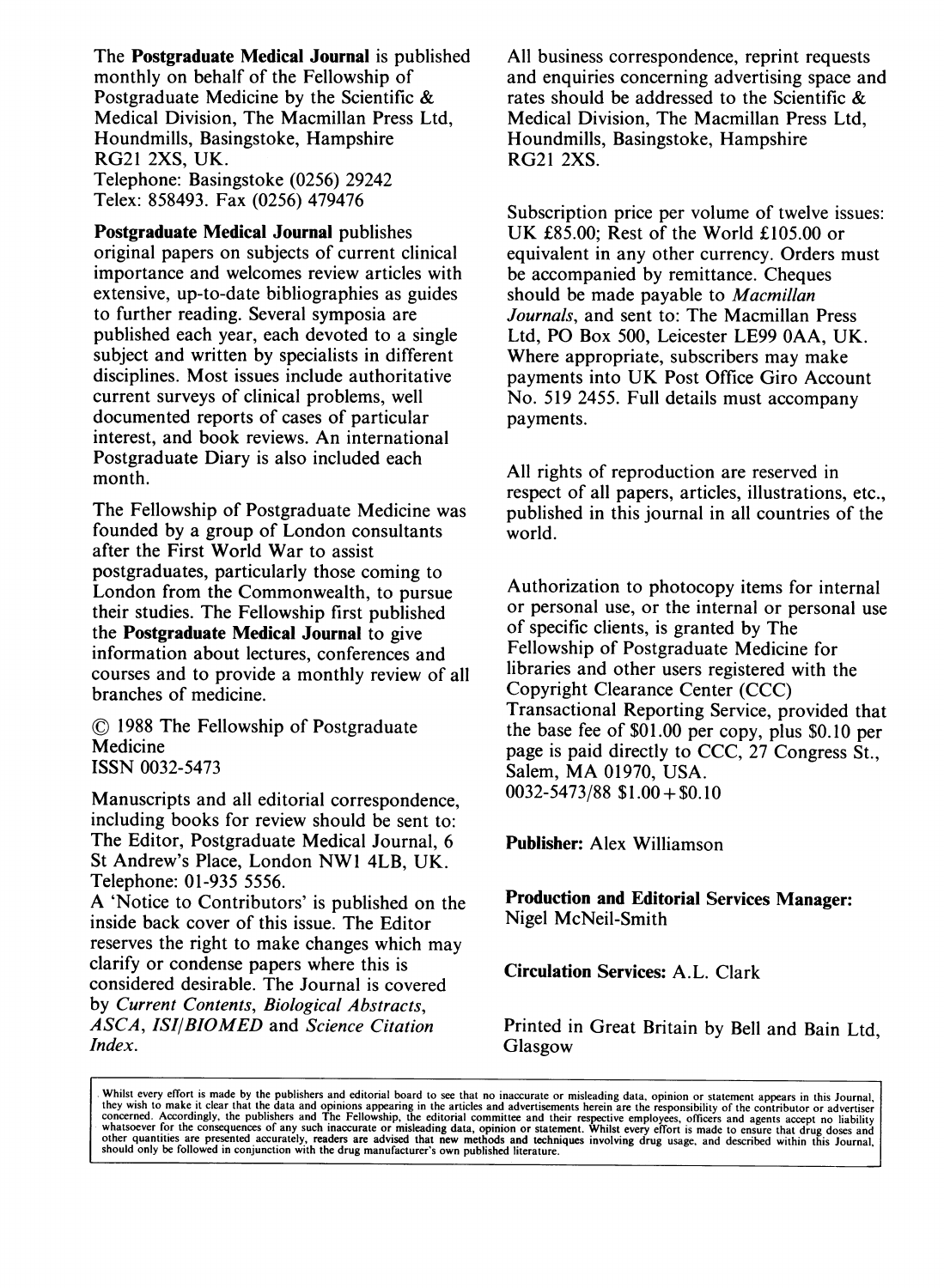fetal pancreas grafting which is theoretically more attractive since no major operation is involved, but where there are still many ill understood causes of failure. Despite considerable success in many animal models no patient has been clearly shown to have benefited from an islet or fetal pancreas graft. Gray and Morris point out that it took fifty years for experimental kidney transplantation to become therapeutically viable and therefore one should not despair of islet and fetal grafts eventually becoming clinically viable.

The next chapter is a very contentious subject, a discussion of the pros and cons of prior blood transfusion in organ transplantation. Data presented by Opelz suggests to him that even with powerful immunosuppression with cyclosporin, the blood transfusion effect is still valuable and worthwhile despite the disadvantage of some patients becoming sensitised, but more recent analysis by Opelz presented at the International Transplantation Society Meeting in Helsinki in 1986 fails to show any blood transfusion effect!

The next chapter is on experimental small bowel transplantation where there has been considerable success in rodents but it has been more difficult in large animals to get successful grafts. There is definitely a clinical need for small bowel transplantation in patients maintained on parenteral nutrition due to lack of functional small intestine.

The last chapter by Sheil and Kelly from Australia describes the skin changes that occur in immunosuppressed patients and especially the premalignant and malignant transformations that seem to be especially susceptible to sunlight.

The book can be recommended to all those working in the field of organ transplantation. It is well produced and easy to read. <sup>I</sup> hope that the series will continue.

> Professor Sir Roy Calne Addenbrooke's Hospital, Hills Road, Cambridge CB2 2QQ.

## Books Received

ABC of Aids, edited by M.W. Adler. Pp. 57, illustrated. British Medical Journal, London, 1987. £9.95.

ABC of Hypertension, edited by D.G. Beevers. Pp. 52, illustrated. British Medical Journal, London, 1987, £4.95.

Bailliere's Clinical Tropical Medicine and Communicable **Diseases,** edited by A.O. Osoba. Pp.  $x + 248$ , illustrated. Bailliere Tindall, London, Philadelphia, Toronto, Sydney, Tokyo, 1987. £17.50.

The Chiropodist: a specialist in the medical team. Pp. 24, illustrated. Obtainable from The Society of Chiropodists, <sup>53</sup> Welbeck Street, London WIM 7HE, 1987.

Clinical Microbiology (sixth edition), by E.J. Stokes & G.L. Ridgway. Pp. xi+338, illustrated. Edward Arnold, London, 1987. 19.50.

The Management of Motor Neurone Disease, edited by G.M. Cochrane. Pp. 104, illustrated. Churchill Livingstone, Edinburgh, London, Melbourne, New York, 1987. £4.95.

Multiple Sclerosis, Bernie O'Brien. Pp. 64, illustrated. Office of Health Economics, London, 1987. £1.

The Pathogenesis of Infectious Disease, edited by C.A. Mims. Pp. xi+342, illustrated. Academic Press, London, 1987. £30.00.

Rehabilitation in Rheumatology: the team approach, Anthony Clarke, Louise Allard and B. Braybrooks. Pp. 320, illustrated. Martin Dunitz, London, 1987. £19.95.

Systemic Inflammatory Disease and the Eye, by W.J. Dinning. Pp.  $xii + 247$ , illustrated. Butterworth Scientific, Guildford, 1987. £30.00.

Uveitis - a Colour Manual of Diagnosis and Treatment, J.J. Kanski. Pp. 114, illustrated. Butterworths, London, Boston, Durban, Singapore, Sydney, Toronto, Wellington, 1987. £29.50.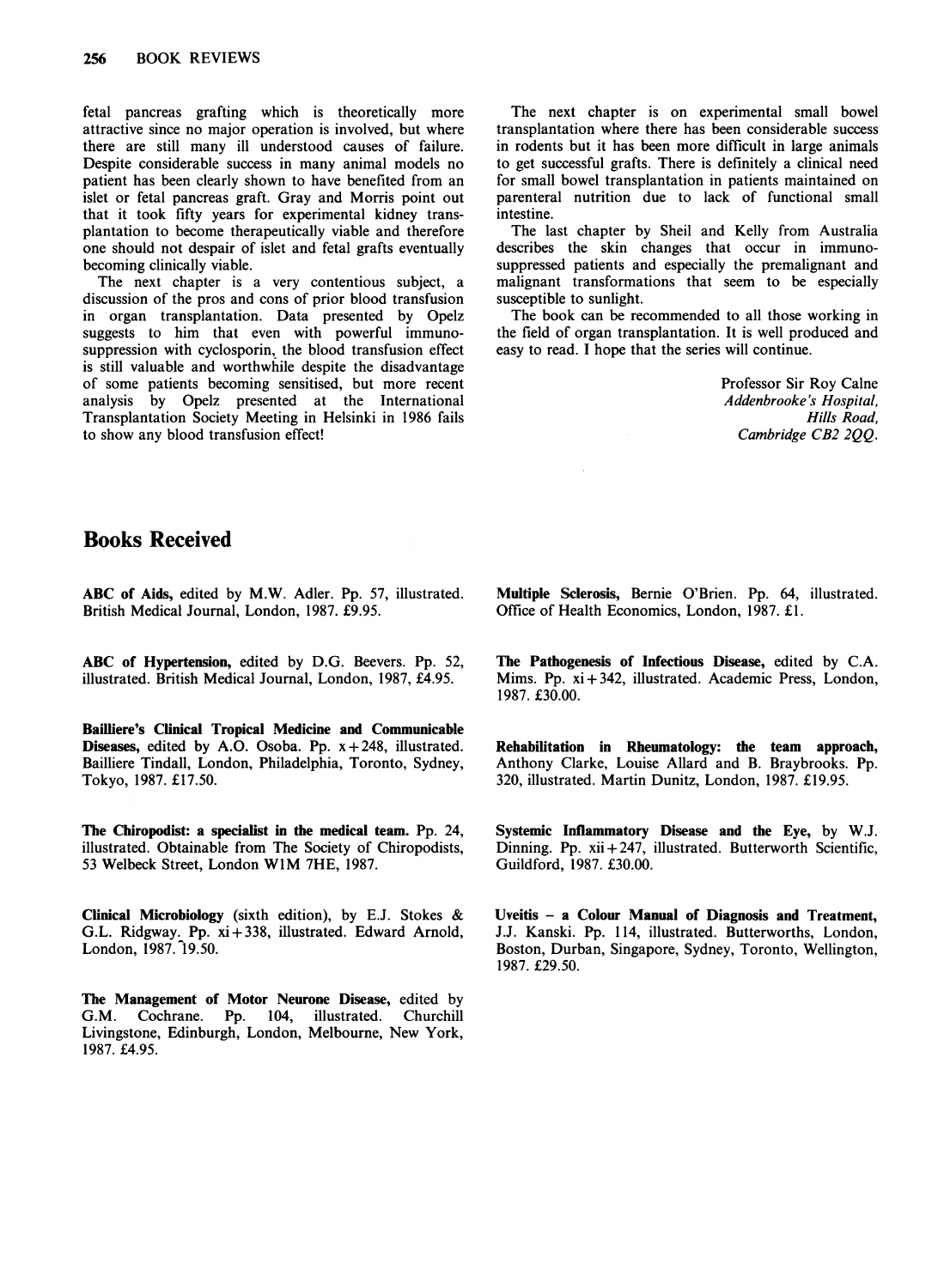## Postgraduate Diary

#### British Postgraduate Medical Federation

- Educational development courses programme of courses and workshops
- Central Office, <sup>33</sup> Millman Street, London WCIN 3EJ, UK.

#### Institute of Cancer Research

- Regular programme of seminars and teaching sessions throughout the year. Courses for DMRT (overseas students), FRCR etc.
- Information: The Dean, Institute of Cancer Research, D Block, Clifton Avenue, Sutton, Surrey SM2 5PX, UK.

#### Cardiothoracic Institute

Courses leading to award of diplomas in cardiac medicine and thoracic medicine. Short courses, meetings and symposia held throughout the year.

Postgraduate Office, Cardiothoracic Institute, Fulham Road, London SW3 6HP.

#### Institute of Child Health

Courses, meetings and symposia held throughout the year The Dean's Office, Institute of Child Health, 30 Guilford Street, London WC1 1EH, UK.

#### Institute of Dental Surgery

- Courses for M.Sc. in various aspects of dentistry, Diploma in Dental Public Health, basic medical sciences, etc.
- Information: The Dean, Institute of Dental Surgery, Eastman Dental Hospital, Gray's Inn Road, London WCIX 8LD, UK.

#### Hunterian Institute

- Courses in basic medical sciences for Primary FRCS and FFA part 2; in Anatomy Physiology and Pathology for Primary FRCS; in basic dental sciences for Primary FDS
- Course in Clinical surgery for Final FRCS
- Anastomosis Workshop: AO course
- The Hunterian Institute, Royal College of Surgeons, Lincoln's Inn Fields, London WC2A 3PN, UK.

#### Institute of Laryngology and Otology

Advanced courses held throughout the year

- Temporal bone surgery, 6-13 June 1988 and 10-17 June 1988
- Pathology of the ear, nose and throat, 15-17 June 1988
- Applications and enquiries to the Dean, Institute of Laryngology and Otology, 330/336 Gray's Inn Road, London WC1 8EE, UK.

#### Institute of Neurology

- Sandoz Foundation advanced lectures on clinical and experimental neurology. Each Wednesday evening throughout academic year
- Details: Institute Registrar, National Hospital, Queen Square, London WCIN 3BG, UK.

#### Institute of Obstetrics and Gynaecology

Regular symposia and courses throughout the year Details: The Secretary, Institute of Obstetrics and Gynaecology, Queen Charlotte's Maternity Hospital, Goldhawk Road, London W6 OXG, UK.

#### Institute of Ophthalmology

Diabetic eye day for physicians, <sup>12</sup> May 1988

Regular courses in ophthalmology held throughout the year

17/25 Cayton Street, London ECI 9AT, UK.

#### Institute of Orthopaedics

- Radiodiagnosis demonstrations Mondays at 5.00 p.m. during the academic year
- Applications and enquiries to Professor of Orthopaedic Surgery, Jules Thorn Building, The Middlesex Hospital, Mortimer Street, London W1P 7PN, UK.

#### Institute of Psychiatry

Programme of courses available

The Dean's Office, Institute of Psychiatry, De Crespigny Park, London SE5 8AF, UK.

#### Institute of Urology

- Short courses on aspects of urology and nephrology throughout the year
- Applications and enquiries: The Dean, Institute of Urology, 172-176 Shaftesbury Avenue, London WC2H 8JE, UK.

#### Royal Postgraduate Medical School

Regular courses on advanced topics

School Office, Royal Postgraduate Medical School, Hammersmith Hospital, Du Cane Road, London W12 OHS, UK.

#### St Thomas' Hospital

- MRCP Part II (Paediatric) course aimed at both written and clinical part of examination, <sup>30</sup> April to <sup>6</sup> May <sup>1988</sup> - <sup>7</sup> day continuous course.
- GP Paediatric Refresher weekend course, <sup>30</sup> April to <sup>1</sup> May 1988.
- Details: Secretary to Professor Scopes, Paediatric Unit, St Thomas' Hospital, Lambeth Road, London SE1 7EH. 01-928-9292 ext 2146.

#### University of Manchester

- M.A. in Health Care Ethics
- Details: Mrs S. Ibbotson, Department of Education, University of Manchester, Oxford Road, Manchester M13 9PL, UK.

#### International Union Against Cancer

Details of fellowship programmes from: 3 rue du Conseil-Général, 1205 Geneva, Switzerland.

#### Liverpool, Newsham General Hospital

#### Lunchtime meetings twice monthly

Secretary, Postgraduate Centre, Belmont Road, Liverpool L6 4AF, UK.

© The Fellowship of Postgraduate Medicine, <sup>1988</sup>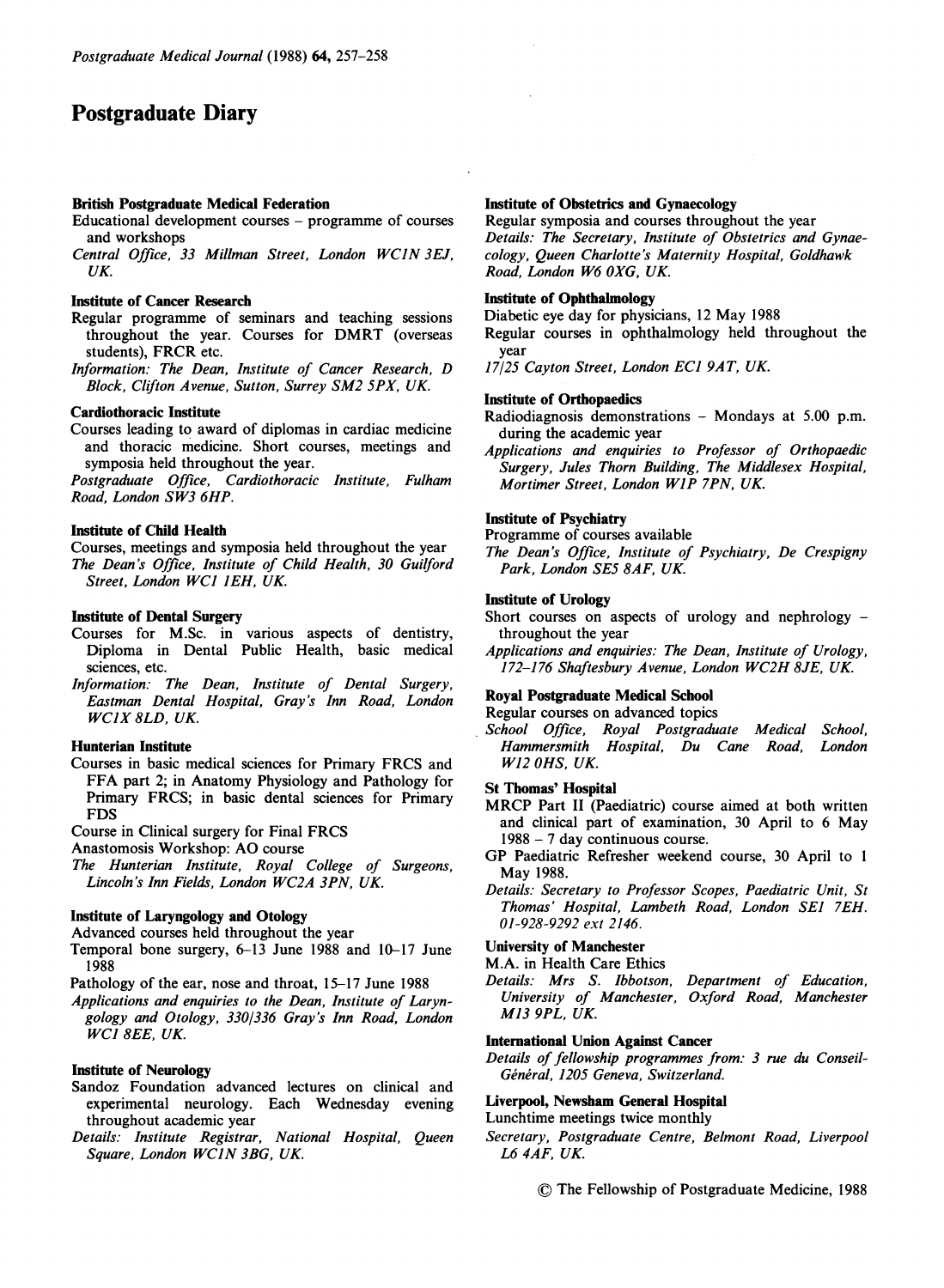#### London School of Hygiene and Tropical Medicine

- Courses in community health, occupational health and preventive medicine. Course in human and clinical genetics leading to award of diploma.<br>The Registrar, LSHTM, Keppel
- Registrar, LSHTM, Keppel Street, London WCIE 7HT, UK.

#### First Conference of the European Society for Chlamydia Research

- To be held in Bologna, Italy <sup>30</sup> May to <sup>1</sup> June 1988. Topics include epidemiology and preventive measures of chlamydial infections in Europe; clinical manifestations and therapy; immunology and host-parasite interaction; diagnostic procedures; genetics; vaccine development.
- Details: Dr R. Cevenini, Institute of Microbiology of the University of Bologna, S. Orsola University Hospital, 9 via Massaretni, 40138-Bologna, Italy.

#### 9th International Symposium on Parkinson's Disease

Jerusalem, Israel, 5-9 June 1988.

Details: P.O.B. 50006, Tel-Aviv 61500, Israel.

#### International Conference on Ergonomics, Occupational Health, Safety and Health, and the Environment 24-28 October, Beijing, China.

Details: Conference Administrator, ICE-O-SHE, Darling Downs Institute of Advanced Education, P.O. Box 44, Darling Heights, Toowoomba, Qld. 4350, Australia.

#### European Medical Research Group (Young AEMIE)

- Regular meetings consisting of poster session and invited lecture, held at Lettsom House, <sup>11</sup> Chandos Street, London W1, UK.
- Next meeting 15 March 1988. Professor Paul Turner-'Recent observations on drugs and human fertility'.
- Details from: Dr D.R.J. Singer, c/o Fellowship of Postgraduate Medicine, 6 St Andrew's Place, London NW1 4LB, UK. Tel. 01-035 0556.

#### XIIIth International Update on Liver Disease

- To be held in the Royal Free Hospital, London NW3 2QG, 14-16 July 1988
- Details: Professor Neil McIntyre, Academic Department of Medicine, Royal Free Hospital, Pond Street, London NW3 2QG

#### Royal Free Hospital

- Dr D. Geraint James has transferred his 5-day course for MRCP to the Royal Free Hospital. Clinicals, case presentations and quizzes. Course fee £160.
- Courses will be starting on: <sup>13</sup> June 1988, 17 October 1988.

Details: Dr D.G. James, Royal Free Hospital, Pond Street, London NW3 2QG, UK.

## Loughborough University of Technology

Centre for Extension Studies.

Stress management strategies, 17-18 March <sup>1988</sup> Effective security management 2-6 May 1988

Details: Administrative Officer, Centre for Extension Studies, Loughborough University of Loughborough, Leics. LEJI OBR, UK.

#### Addenbrooke's Postgraduate Medical Centre

Liver transplant meeting 25-26 March <sup>1988</sup>

Details: Dr J.V. Farman, Postgraduate Medical Centre, Addenbrooke's Hospital, Hills Road, Cambridge CB2 2QQ

#### Oxford Regional Committee for Postgraduate Medical Education and Training

Radiobiology and allied sciences course, Oxford, 3-15 July 1988.

Enquiries to Dr K. Durrant or Dr J. Hopewell, Churchill Hospital, Headington, Oxford OX3 7LJ

Neurosciences course at Department of Human Anatomy, Oxford, 12-16 September 1988.

Enquiries to Regional Postgraduate Office, Level 3, John Radcliffe Hospital, Oxford OX3 9DU

General enquiries: K. Bicknell, Administrator, Medical School Offices, John Radcliffe Hospital, Headington, Oxford OX3 9DU

#### The Royal Photographic Society

Recent developments in medical imaging. Assembly Rooms, Bath, 12-16 September 1988

Details: The Royal Photographic Society, The Octagon, Milsom Street, Bath BA1 IDN

#### Management Forum

Round table meetings:

- 'The release of genetically engineered organisms' <sup>7</sup> March 1988, Cavendish Hotel, London W1
- 'Control of pesticides regulations <sup>1986</sup>', <sup>15</sup> March 1988, Cavendish Hotel, London Wl
- 'Irritancy to household products', <sup>21</sup> March 1988, Cafe Royal, London W1
- Details: Management Forum Ltd, 48 Woodbridge Road, Guildford, Surrey GUI 4RL, Tel. <sup>0483</sup> 570099

#### 4th South-East European Symposium of Paediatric Surgery

'Normal and Disturbed Oesophageal Function in Childhood'.

7-9 September 1989. Graz, Austria.

Details: Professor Dr M. Hollwarth, Department of Paediatric Surgery, University of Graz, Heinrichstrasse 31, A-8010, Graz, Austria.

#### BLAT COURSES <sup>1988</sup>

- BLAT/WHO Course on Modern Methodology for Teachers of Health Sciences, 5-22 July 1988.
- BLAT/WHO Course on the Management of <sup>a</sup> Collection of Health Audio-Visuals, 1-12 August 1988.
- BLAT/Institute of Education of The University of London: Diploma in Primary Health Care Education. Three university terms (Oct.-Dec., Jan.-March, April-June) each academic year.
- Information and application forms from: Head of Information Services, BLAT Centre for Health and Medical Education, BMA House, Tavistock Square, London WC1 9JP, UK. Tel. 01-388 7976.
- International Symposium on Therapeutic Progress in Urological Cancers
- Hotel Inter-Continental, Paris, France. 29, 30 June, <sup>1</sup> July 1988
- Details: Dr G.P. Murphy, School of Medicine, State University of New York at Buffalo, <sup>139</sup> Parker Hall, Buffalo, 14214, USA.